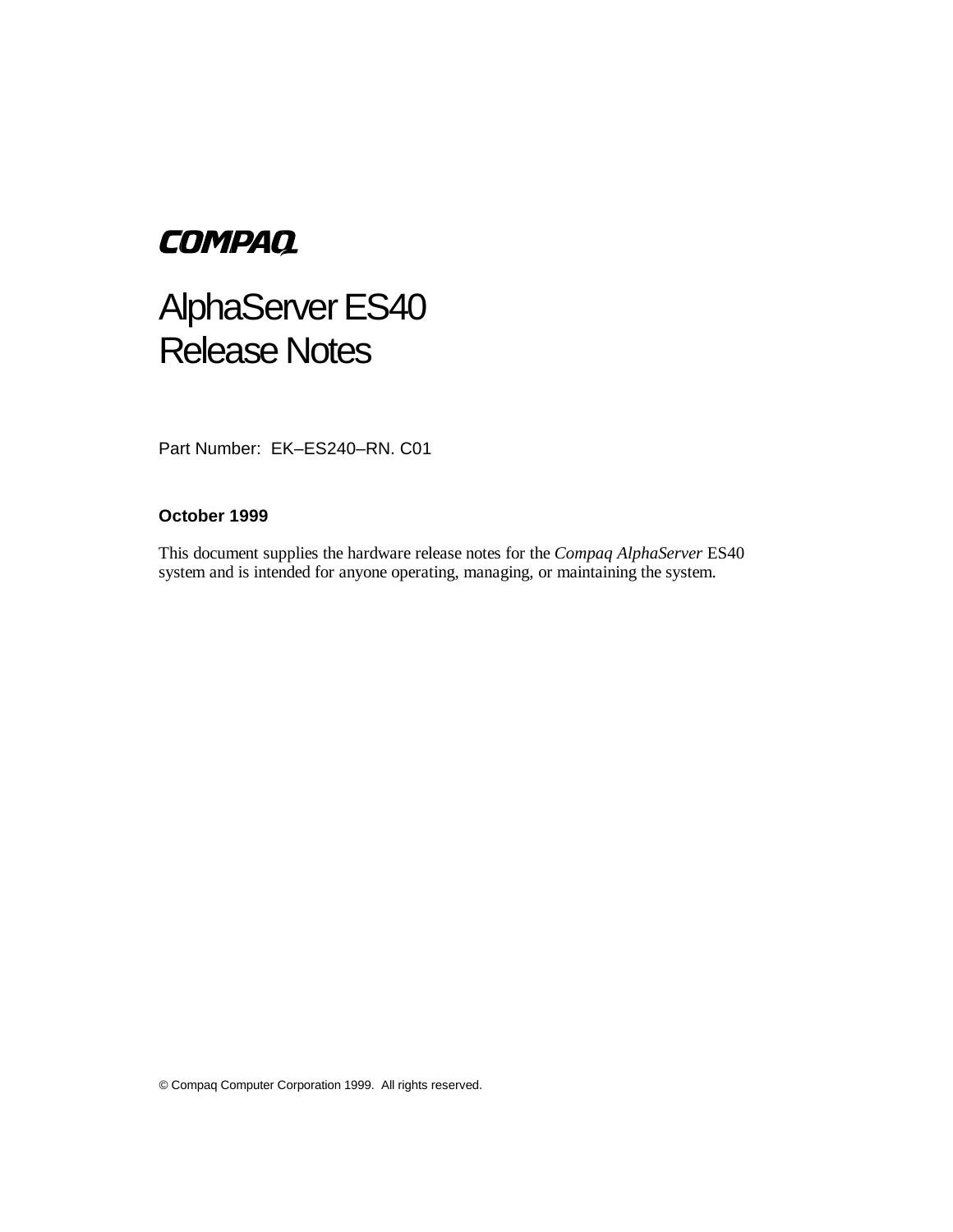**First Printing, June 1999 Revised October 1999**

The information in this publication is subject to change without notice.

COMPAQ COMPUTER CORPORATION SHALL NOT BE LIABLE FOR TECHNICAL OR EDITORIAL ERRORS OR OMISSIONS CONTAINED HEREIN, NOR FOR INCIDENTAL OR CONSEQUENTIAL DAMAGES RESULTING FROM THE FURNISHING, PERFORMANCE, OR USE OF THIS MATERIAL. THIS INFORMATION IS PROVIDED "AS IS" AND COMPAQ COMPUTER CORPORATION DISCLAIMS ANY WARRANTIES, EXPRESS, IMPLIED OR STATUTORY AND EXPRESSLY DISCLAIMS THE IMPLIED WARRANTIES OF MERCHANTABILITY, FITNESS FOR PARTICULAR PURPOSE, GOOD TITLE AND AGAINST INFRINGEMENT.

This publication contains information protected by copyright. No part of this publication may be photocopied or reproduced in any form without prior written consent from Compaq Computer Corporation.

© 1999 Compaq Computer Corporation.

All rights reserved. Printed in the U.S.A.

The software described in this guide is furnished under a license agreement or nondisclosure agreement. The software may be used or copied only in accordance with the terms of the agreement.

COMPAQ and the Compaq logo are registered in United States Patent and Trademark Office. AlphaServer, OpenVMS, and Tru64 are trademarks of Compaq Computer Corporation. UNIX is a registered trademark in the U.S. and other countries, licensed exclusively through X/Open Company Ltd.

Linux is a registered trademark of Linus Torvalds.

Microsoft, Windows, and Windows NT are registered trademarks of Microsoft Corporation.

Other product names mentioned herein may be the trademarks of their respective companies.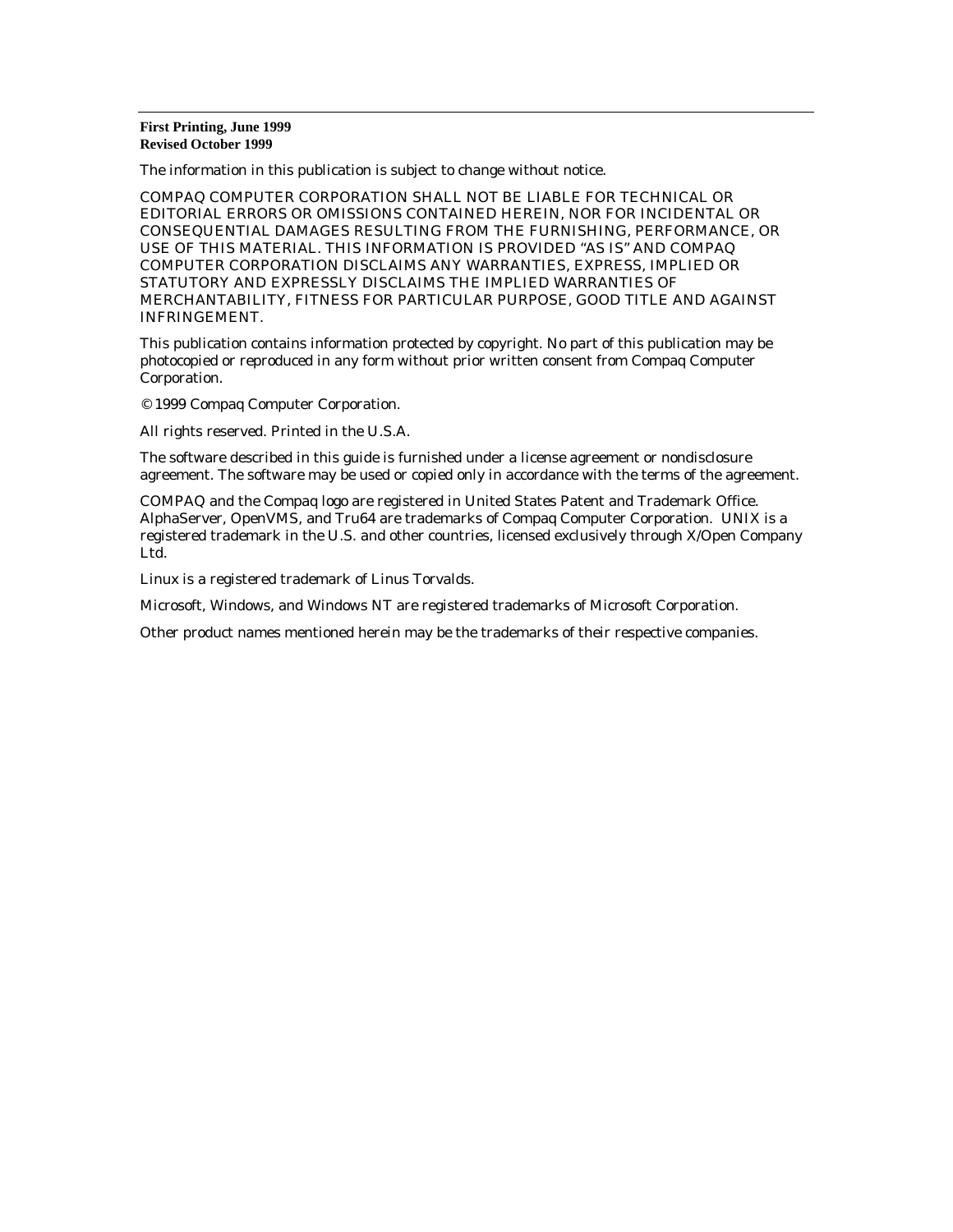This document covers the hardware release notes for the *AlphaServer* ES40. Sections in this document include:

- Operating System Support
- Memory Performance Considerations
- Memory Allocation
- Installing Disk Cages
- OpenVMS Configuration Restriction
- OpenVMS Galaxy Support
- Tru64 UNIX Configuration Restriction
- Booting Linux
- Console\_memory\_allocation Environment Variable
- Fibre Channel Support
- Miscellaneous Errata

### **Operating System Support**

The *AlphaServer* ES40 system supports the Tru64 UNIX, Linux, and OpenVMS operating systems. The Microsoft Windows NT operating system is not supported. Information about Windows NT in the hardware documentation does not apply to this system.

#### **Memory Performance Considerations**

Interleaved operations reduce the average latency and increase the memory throughput over non-interleaved operations. With one memory option (4 DIMMs) installed, memory interleaving will not occur. With two identical memory options (8 DIMMs) installed, memory read-write operations are two-way interleaved. With four identical memory options (16 DIMMs) installed, memory read-write operations are four-way interleaved, maximizing memory throughput.

The output of the **show memory** command provides the memory interleaving status of the system.

| P00>>>show memory |        |                  |            |
|-------------------|--------|------------------|------------|
| Array             | Size   | Base Address     | Intly Mode |
|                   |        |                  |            |
| 0                 | 256Mb  | 0000000060000000 | $2-Way$    |
| 1                 | 512Mb  | 0000000040000000 | $2-Way$    |
| $\mathfrak{D}$    | 256Mb  | 0000000070000000 | $2-Way$    |
| ς                 | 1024Mb | 0000000000000000 | $2-Way$    |
|                   |        |                  |            |

2048 MB of System Memory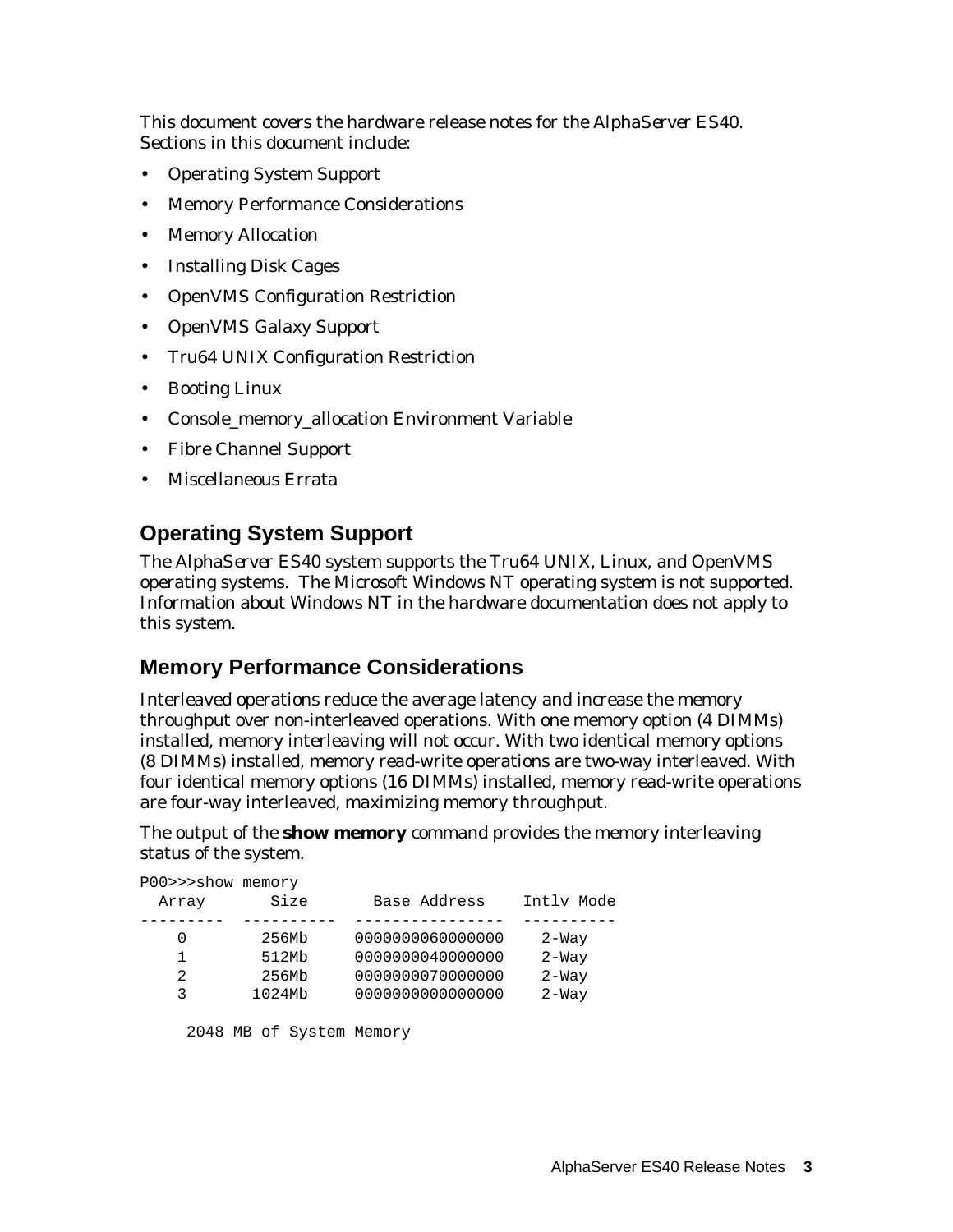#### **Memory Allocation**

The SRM console allocates enough memory for most configurations. If you installed options that require more memory than the SRM console has allocated, the console dynamically resizes itself to provide additional memory to support the new configuration. The following crash/reboot cycle can occur several times until the console has allocated enough memory. An abbreviated example of the output to a serial console screen is shown on the next page.

- 1. The console powers up.
- 2. Drivers try to allocate more "heap space" (space for more memory) but cannot.
- 3. The console displays a message similar to the following:

CPU0: insufficient dynamic memory for a request of 4592 bytes Console heap space will be automatically increased in size by 64KB

- 4. The console takes an exception.
- 5. The console allocates more heap space and restarts with memory set to the required size.

After the console completes its final reinitialization, the console banner is displayed, followed by the P00>>> prompt. Enter the **show heap\_expand** command to verify that the console has allocated more memory. You can then boot the operating system. No other action is required, and the crash/reboot cycle should not occur again.

If you subsequently change your configuration, enter the following command to reset the heap space to its default before you boot the system:

P00>>> set heap\_expand none

Resizing may or may not occur again, depending on whether the console requires additional heap space.

```
initialized idle PCB
initializing semaphores
initializing heap
initial heap 200c0
memory low limit = 15e000
heap = 200c0, 17fc0initializing driver structures
initializing idle process PID
initializing file system
initializing hardware
initializing timer data structures
lowering IPL
CPU 0 speed is 500 MHz
create dead_eater
create poll
create timer
create powerup
access NVRAM
Memory size 2048 MB
testing memory
......
probe I/O subsystem
probing hose 1, PCI
bus 0, slot 1 -- pka-NCR 53C895
bus 0, slot 3 -- mca-DEC PCI MC
```
#### **4** AlphaServer ES40 Release Notes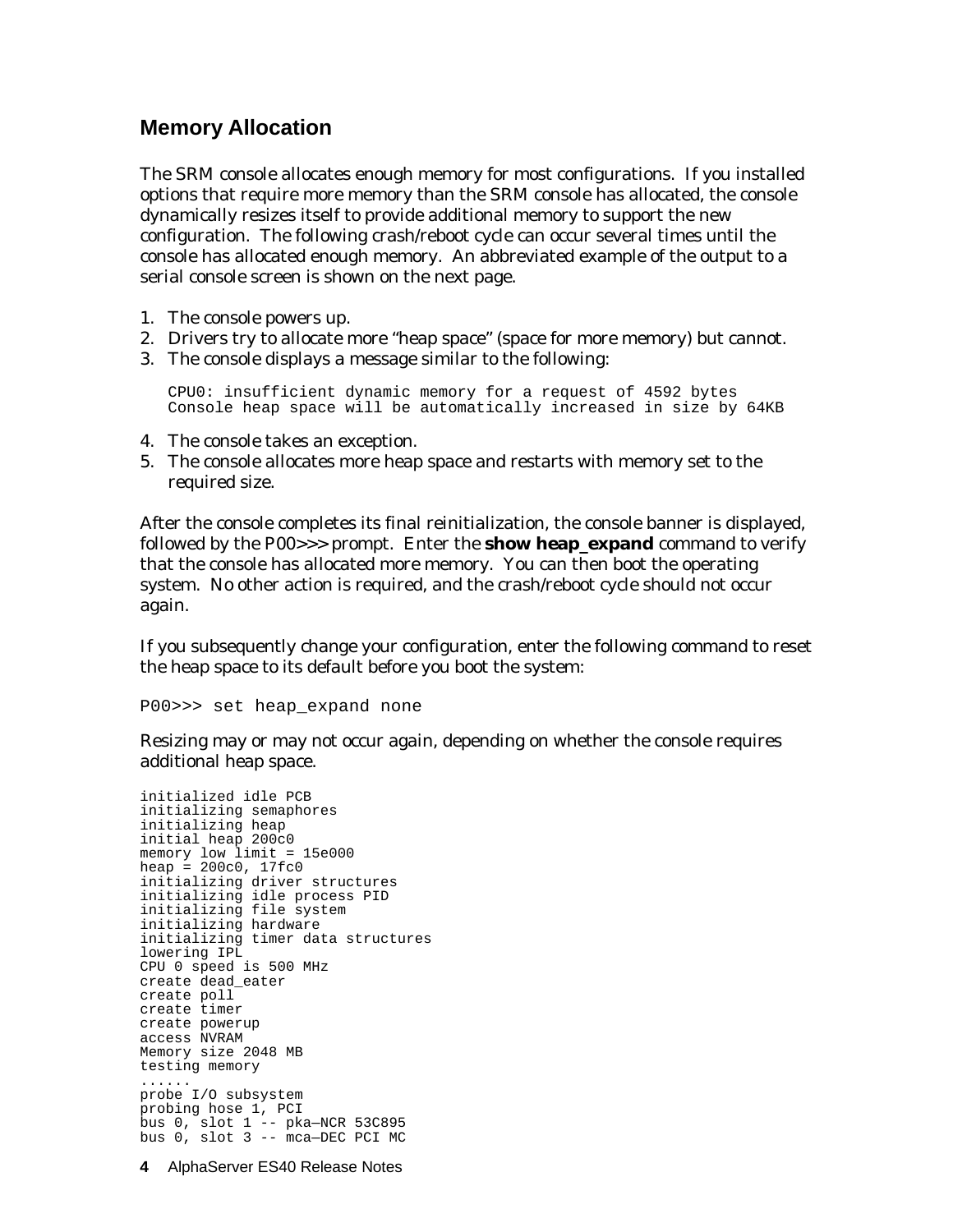bus 0, slot 4 -- mcb—DEC PCI MC . . . starting drivers entering idle loop initializing keyboard starting console on CPU 1 initialized idle PCB initializing idle process PID lowering IPL CPU 1 speed is 500 MHz create powerup . . . Memory Testing and Configuration Status Array Size Base Address<br>--------- --------- ----------------------- ---------- ---------------0 512Mb 0000000040000000 1 1024Mb 0000000000000000 2 256Mb 0000000060000000 3 256Mb 0000000070000000 2048 MB of System Memory Testing the System CPU0: insufficient dynamic memory for a request of 4592 bytes Console heap space will be automatically increased in size by 64KB PID bytes name -------- ---------- ---- 00000000 27360 ????<br>00000001 23424 idle 00000001 23424 idle<br>00000002 800 dead 00000002 800 dead\_eater<br>00000003 800 poll 00000003 800 poll<br>00000004 800 time 00000004 800 timer<br>00000005 499584 power 00000005 499584 powerup 00000031 129536 pwrup\_diag 00000013 896 ????<br>00000016 1056 ???? 1056 ???? 00000026 128 ????<br>00000017 512 ???? 00000017 512 ????<br>00000006 2880 tt c 00000006 2880 tt\_control<br>00000007 800 mscp poll 00000007 800 mscp\_poll<br>00000008 800 dup\_poll 00000008 800 dup\_poll<br>00000012 2336 shell\_0 00000012 2336 shell\_0<br>0000000A 13920 ???? 0000000A 13920 ????<br>0000000D 13920 ???? 0000000D 13920 ????<br>00000010 13920 ???? 00000010 13920 ????<br>0000000B 2336 shel 0000000B 2336 shell\_1<br>0000000E 2336 shell 2 0000000E 2336 shell\_2 00000011 2336 shell\_3 00000029 128 ????<br>00000014 992 rx\_e 992 rx\_ewa0<br>512 ????  $00000018$ 0000001F 992 rx\_eib0<br>0000001C 992 rx eia0 0000001C 992 rx\_eia0<br>0000001D 160 ???? 0000001D 160 ????<br>00000025 1024 rx e 00000025 1024 rx\_eie0<br>00000021 992 rx eic0 00000021 992 rx\_eic0<br>0000002C 160 ???? 0000002C 160 ????<br>00000023 992 rx e 00000023 992 rx\_eid0<br>0000002F 160 ???? 0000002F 160 ????<br>00000024 128 ???? 00000024 128 ????<br>00000028 992 rx e 992 rx\_eif0<br>160 ???? 00000027<br>0000002B 0000002B 1024 rx\_eig0<br>0000002E 992 rx\_eih0 0000002E 992 rx\_eih0<br>0000002D 160 ???? 0000002D 160 ???? 0000002A 128 ???? 00000030 128 ???? 00000038 2080 ????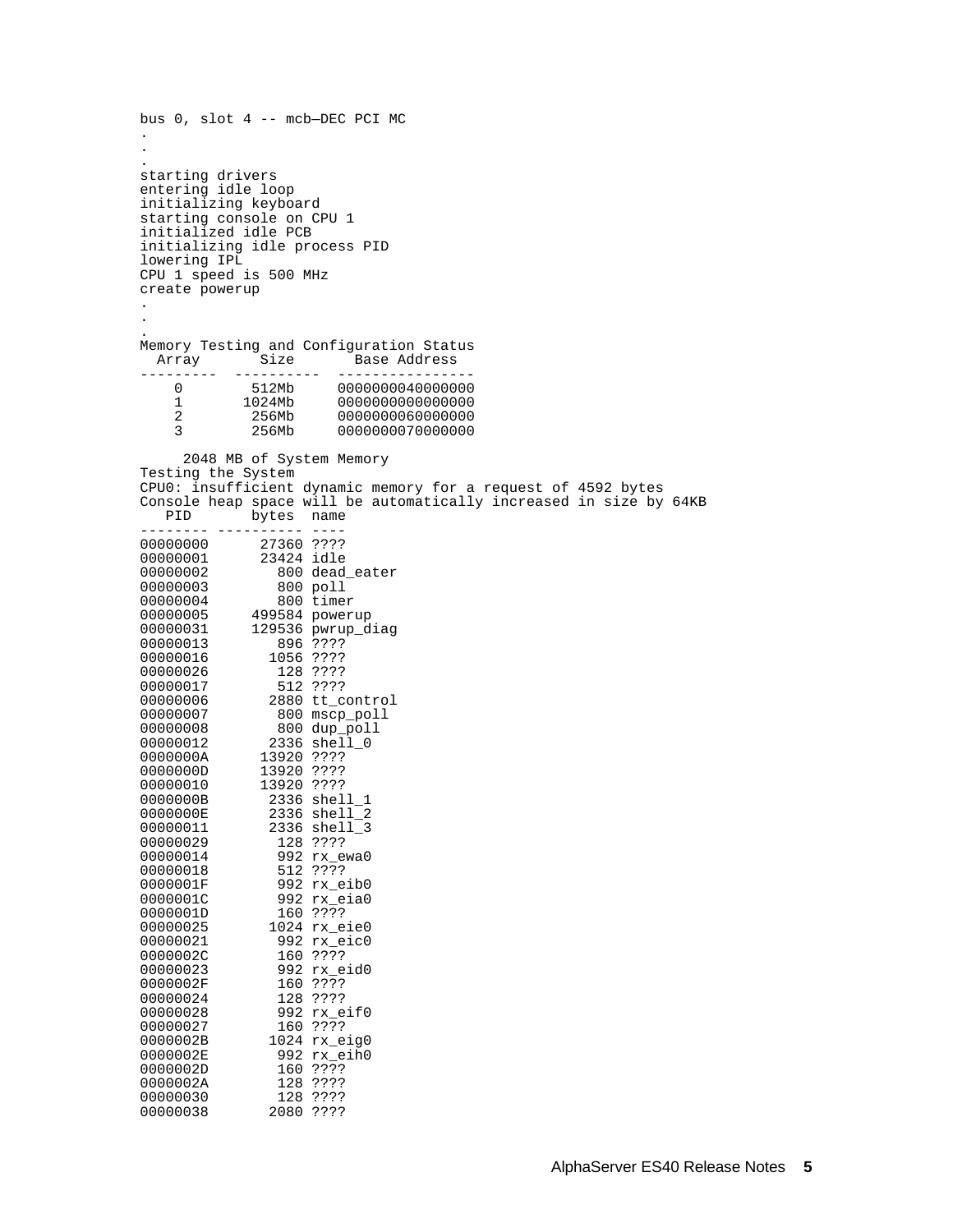```
0000003D 22848 sh_cmdsub<br>00000040 5696 show
00000040 5696 show<br>00000041 800 setm
                800 setmode
SYSFAULT CPU0 - pc = 0014faac
exception context saved starting at 001FD7B0
GPRs:
   0: 00000000 00048FF8 16: 00000000 0000001E
 1: 00000000 00150C80 17: 00000000 EFEFEFC8
 2: 00000000 001202D0 18: 00000000 001FD2F8
 3: 00000000 000011F0 19: 00000000 00000025
   4: 00000000 0010C7B8 20: 00000801 FC000000
 5: 00000000 00000020 21: 00000000 0008A8B0
 6: 00000000 00000000 22: 00000000 0010ACB8
 7: 00000000 00038340 23: 00000000 00000001
 8: 00000000 00000000 24: 00000000 00000000
 9: 00000000 00000000 25: 00000000 00000001
 10: 00000000 00000000 26: 00000000 0014FAAC
  11: 00000000 3FFFF520 27: 00000000 00150C90
 12: 00000000 001254D0 28: 00000000 00038518
 13: 00000000 0013BB20 29: 00000000 001FD8F0
 14: 00000000 0010C7C0 30: 00000000 001FD8F0
  15: 00000000 00000001
dump of active call frames:
PC = 0014FAACPD = 001202D0
FP = 001FD8F0
SP = 001FD7B0
.
.
.
initialized idle PCB
initializing semaphores
initializing heap
initial heap 200c0
memory low limit = 15e000
heap = 200c0, 17fc0initializing driver structures
initializing idle process PID
initializing file system
initializing hardware
initializing timer data structures
lowering IPL
CPU 0 speed is 500 MHz
create dead_eater
create poll
create timer
create powerup
access NVRAM
Memory size 2048 MB
testing memory
......
probe I/O subsystem
probing hose 1, PCI
bus 0, slot 1 -- pka—NCR 53C895
bus 0, slot 3 -- mca—DEC PCI MC
.
.
.
bus 0, slot 15 -- dqb—Acer Labs M1543C IDE
starting drivers
entering idle loop
initializing keyboard
starting console on CPU 1
initialized idle PCB
initializing idle process PID
lowering IPL
CPU 1 speed is 500 MHz
create powerup
.
.
.
```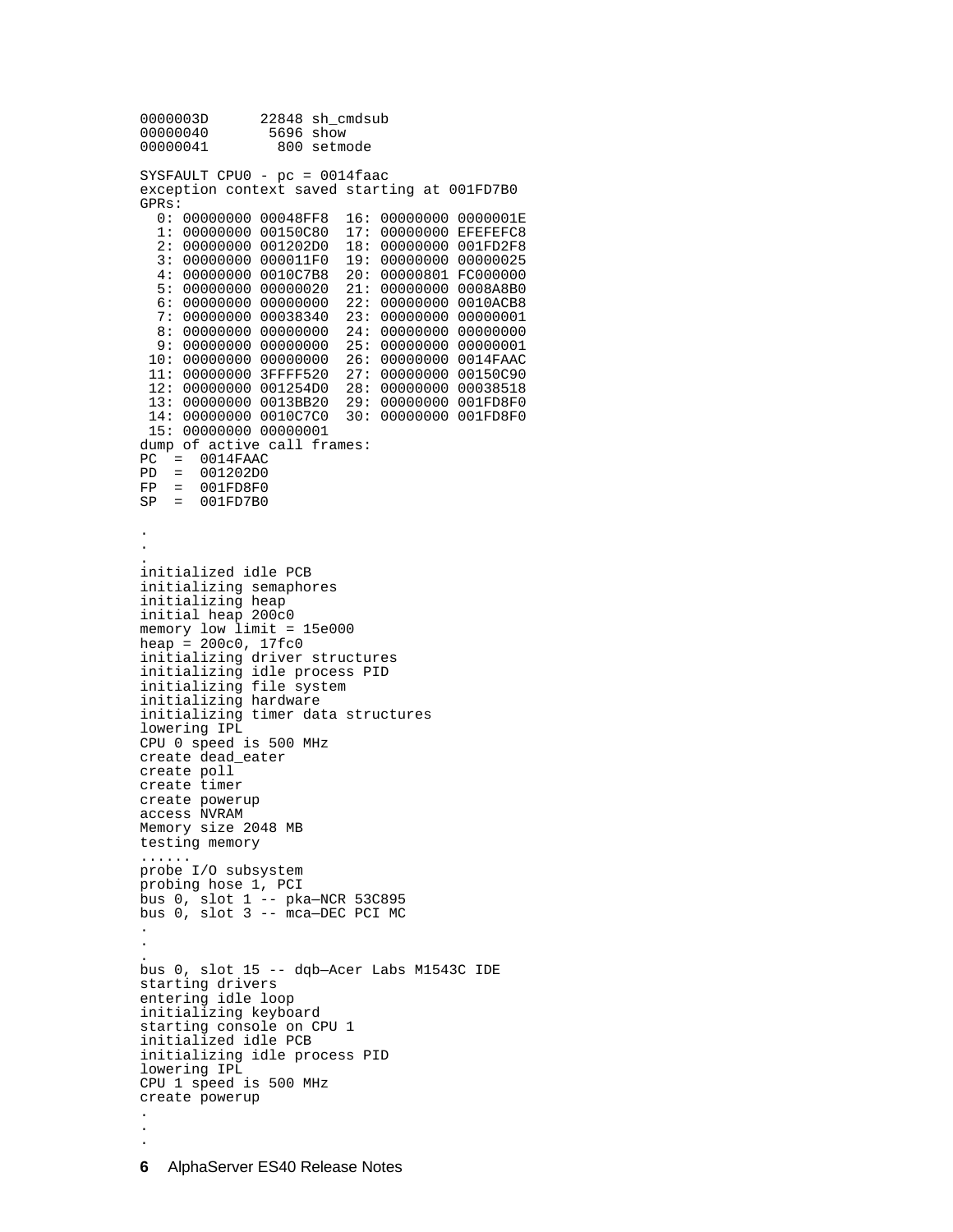|                        |                                                                            | Memory Testing and Configuration Status<br>Array Size Base Address                                                                                                                                |  |  |
|------------------------|----------------------------------------------------------------------------|---------------------------------------------------------------------------------------------------------------------------------------------------------------------------------------------------|--|--|
| 0<br>$\mathbf{1}$<br>3 |                                                                            | 2 256Mb 0000000060000000<br>256Mb 0000000070000000                                                                                                                                                |  |  |
|                        | Testing the System<br>Testing the Disks (read only)<br>Testing the Network | 2048 MB of System Memory<br>Partition 0, Memory base: 000000000, size: 080000000<br>initializing GCT/FRU at offset 1dc000<br>AlphaServer ES40 Console V5.5-3059, built on May 14 1999 at 01:57:42 |  |  |
| heap expand<br>POO>>   | P00>>>show heap expand                                                     | 64KB                                                                                                                                                                                              |  |  |

#### **Installing Disk Cages**

The following procedure replaces Section 5.15 (pages 5-38 to 5-40) of the *Compaq AlphaServer ES40 Owner's Guide*. Before starting this procedure, refer to the *Owner's Guide* for instructions on the following:

- Removing enclosure panels (Section 5.1)
- Removing covers from the system chassis (Section 5.2)

**WARNING: To prevent injury, access is limited to persons who have appropriate technical training and experience. Such persons are expected to understand the hazards of working within this equipment and take measures to minimize danger to themselves or others.**



**WARNING: To prevent injury, unplug the power cord from each power supply before installing components.**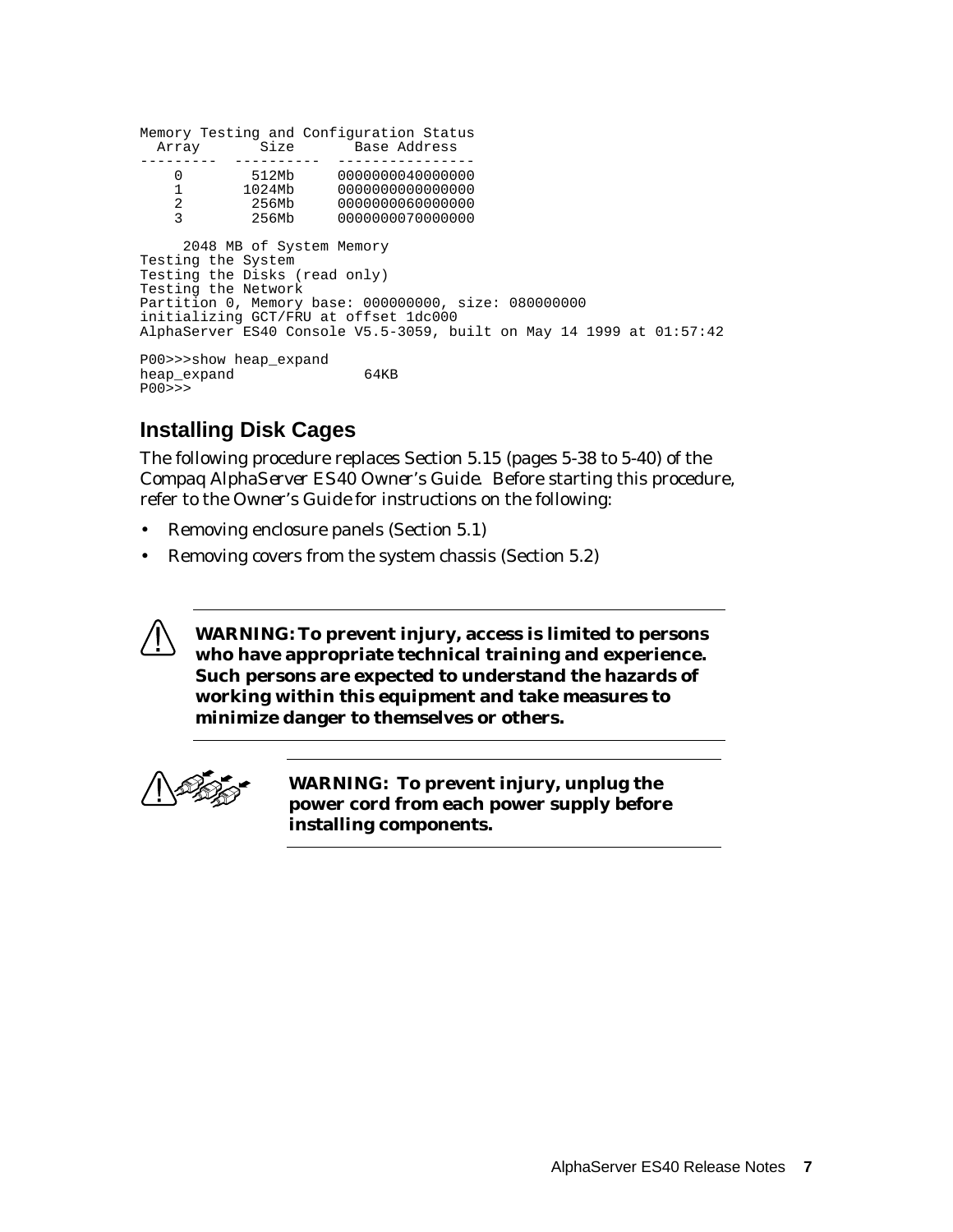**NOTE: Install the first cage as the right cage in a pedestal or rackmount system or as the top cage in a tower system.**

**Shut down the operating system before starting the procedure.**

- 1. Remove enclosure panels and remove the cover from the PCI card cage as described in Sections 5.1 and 5.2 of the *Compaq AlphaServer ES40 Owner's Guide*.
- 2. Install the SCSI controller  $\bullet$  in the PCI backplane.
- 3. Unscrew the four screws securing the disk cage filler plate ➋ and set them aside. Discard the filler plate.
- 4. When installing the first disk cage, set the jumper (J10) to the parked position (one pin only).
- 5. When installing the second disk cage, set the jumper (J10) to the on position (across both pins).
- 6. Slide the cage ➌ part way into the system chassis.
- 7. Pull out the fans blocking access to the cabling.
- 8. Connect the power source cable  $\bullet$  to the storage backplane.
- 9. Plug one end of the 68-conductor SCSI cable  $\Theta$  (17-04867-01) into the SCSI controller  $\bullet$ . Route it through the opening  $\bullet$  in the PCI cage. Snap open the cable management clip ➓, route the cable through, and close the clip. Plug the other end  $\odot$  of the cable into the storage backplane.
- 10. When installing the first disk cage, plug the 16-position end <sup>o</sup> of the 29-inch cable (17-04914-01) into the PCI backplane. Route the cable through the opening in the PCI cage and plug the 14-position end into the J2 connector on the storage cage.

When installing a second cage, plug the end of the 6-inch cable  $\Theta$  (17-04960-01) marked "out" into the J9 connector on the back of the first cage, and plug the end marked "in" into the J2 connector on the second cage.

**NOTE: Cable 17-04914-01 and cable 17-04960-01 are mutually exclusive.**

- 11. Slide the cage the rest of the way into the system chassis and replace the four screws set aside previously.
- 12. Replace the fans.
- 13. Replace the PCI card cage cover and enclosure covers.
- 14. Install hard drives as described in Section 5.6 of the *Compaq AlphaServer ES40 Owner's Guide*.

#### **Verification**

- 1. Turn on power to the system.
- 2. When the system powers up to the P00>>> prompt, enter the SRM **show device** command to determine the device name. For example, look for dq, dk, ew, and so on.
- **8** AlphaServer ES40 Release Notes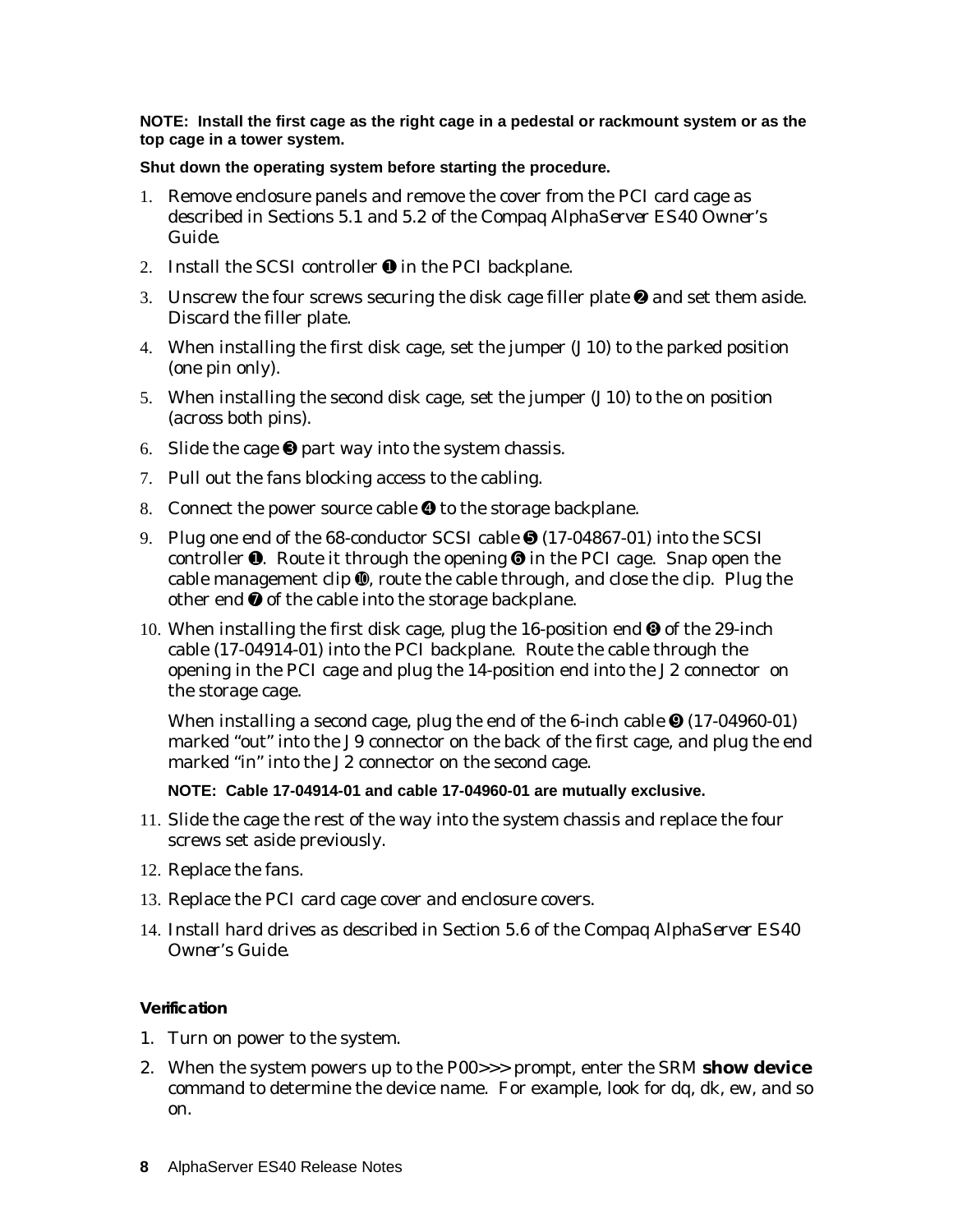

PK0299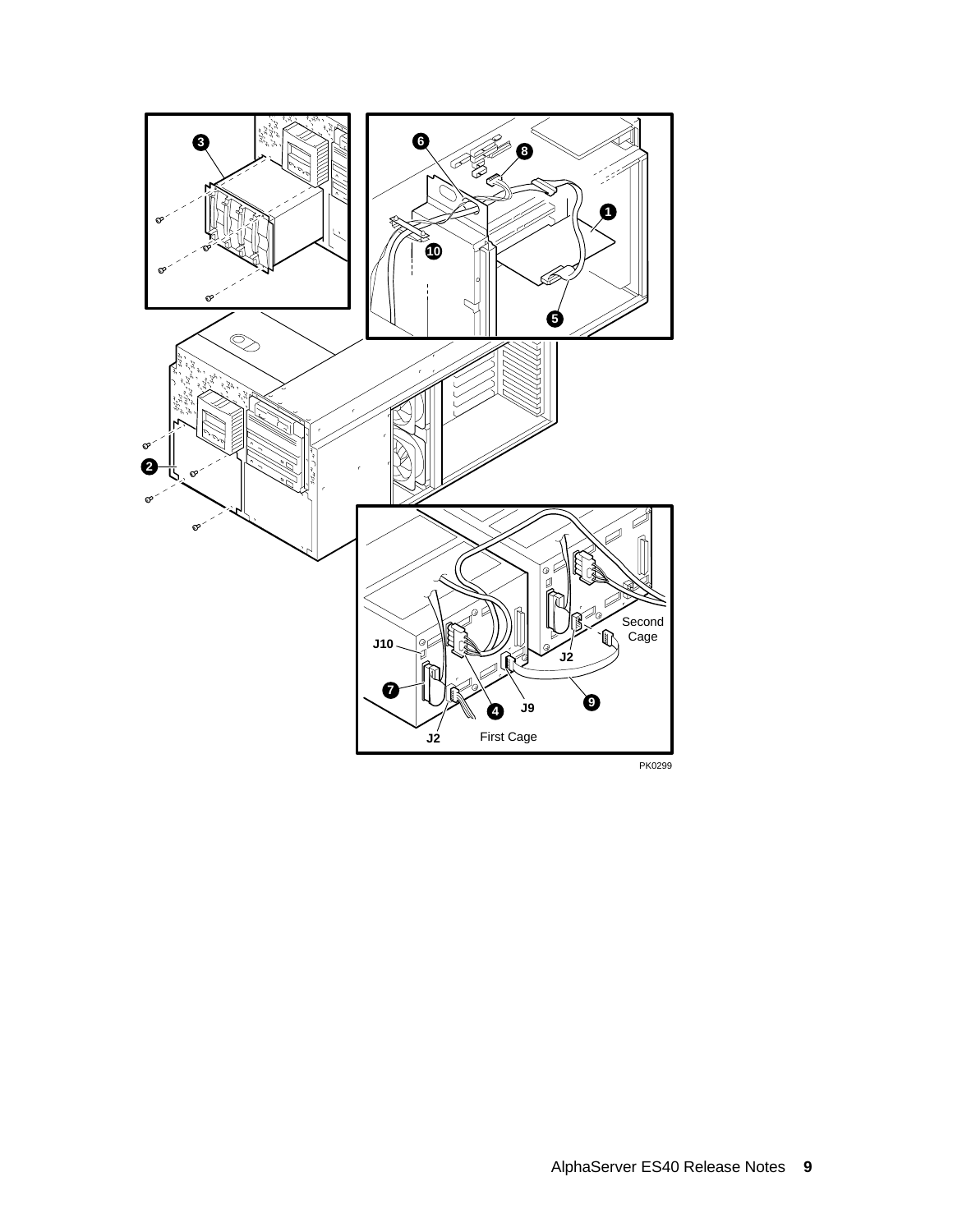### **OpenVMS Configuration Restriction**

If you have a KZPAC RAID controller, it must be installed in a slot on PCI bus 1. It cannot be installed on PCI bus 0. See Section 5.12 of the *AlphaServer ES40 Owner's Guide* for PCI slot locations.

#### **OpenVMS Galaxy Support**

OpenVMS Galaxy is now supported on AlphaServer ES40 systems.

The Galaxy Software Architecture on OpenVMS uses adaptive partitioned multiprocessing (APMP) to execute multiple instances on OpenVMS in a single computer. Software logically partitions CPUs, memory, and I/O ports by assigning them to individual instances of OpenVMS. Each individual instance is a complete system with the resources it needs to execute independently. Resources such as CPUs can be dynamically reassigned to different instances of OpenVMS.

Documentation for creating an OpenVMS Galaxy computing environment on the ES40 is available on the remedial kit that supports this functionality:

Kit name: DEC-AXPVMS-VMS721-DS20E\_ES40-V0100--4.PCSI URL: http:/www.service.digital.com/patches

The documentation will also be included in the *OpenVMS Alpha Galaxy Guide*, available at http://www.openvms.digital.com:8000/.

To create an OpenVMS Galaxy environment on an *AlphaServer* ES40 system, you must download the V5.5-107 console firmware from the following location.

http://ftp.digital.com/pub/Digital/Alpha/firmware/interim/es40/ BOOTP or MOP file: v55b\_clupdate.exe MOP file: v55b\_clupdate.sys

Information for creating bootable floppies of the firmware image is at: http://ftp.digital.com/pub/Digital/Alpha/firmware/interim/es40/updateConsole.htm

The VMS721\_LAN kit must also be installed, as documented in the kit cover letter.

### **Tru64 UNIX Configuration Restriction**

Multifunction PCI options cannot be installed in PCI bus 0, slot 1 or slot 2. Multifunction options currently include:

- KZPCM–DA dual Ultra SCSI differential/10/100 MB Ethernet combo
- DE504–BA PCI-based 10/100 Mbit quad channel Ethernet adapter

See Section 5.12 of the *Compaq AlphaServer ES40 Owner's Guide* for PCI slot locations.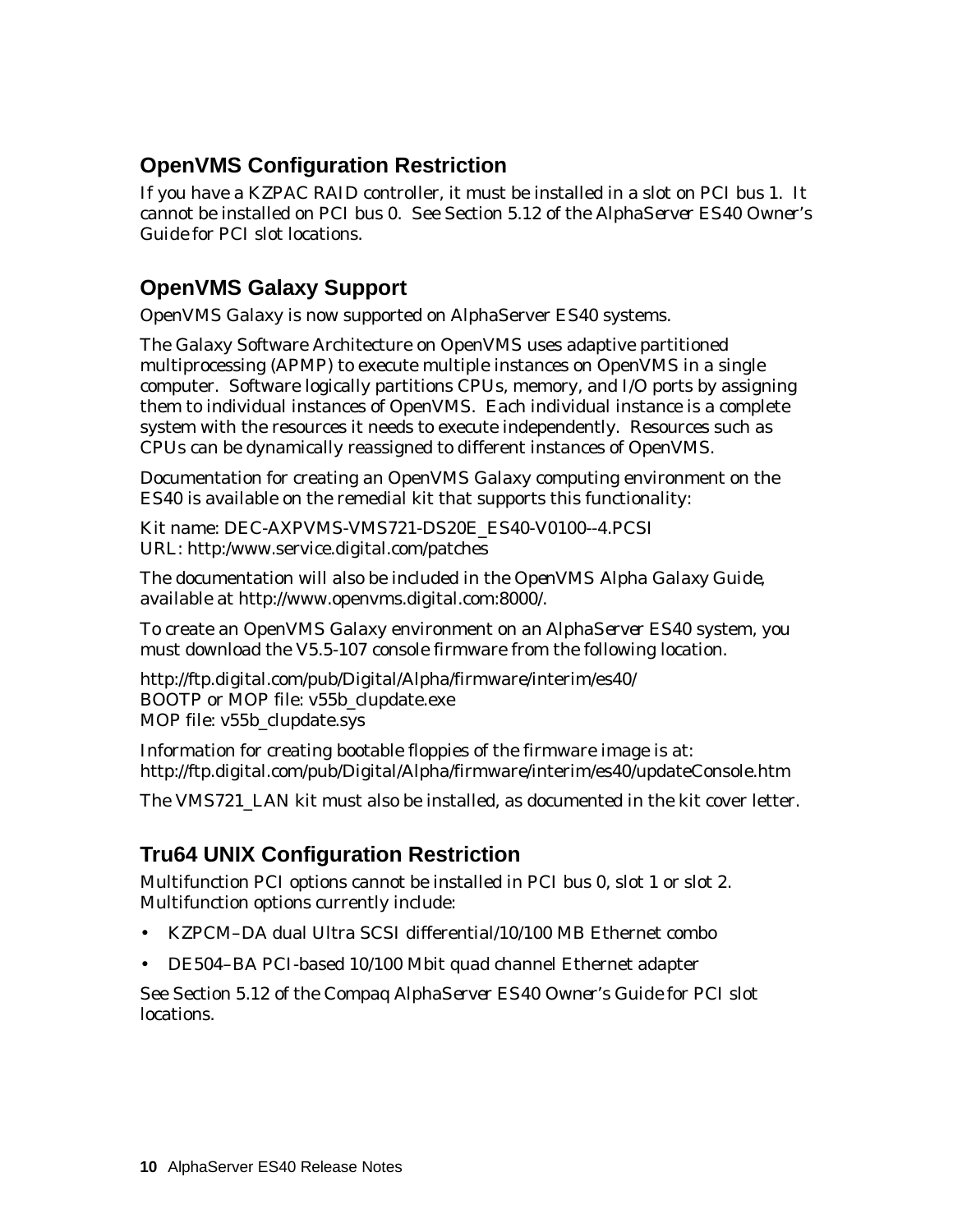### **Booting Linux**

The procedure for installing Linux on an AlphaServer ES40 is documented in the *Linux Installation and Configuration Guide for AlphaServer DS10, DS20, ES40, and AlphaStation XP1000 Computers.* You can obtain the installation document from the following URL:

http://www.digital.com/alphaserver/linux/install\_guide.html

1. Power up the system to the SRM console and enter the **show version** command.

```
P00>>> show version
                       V5.4-2 May 19 1999 14:53:22
P00>>>
```
You need V5.4-2 or higher of the SRM console to install Linux. If you have an lower version of the firmware, you will need to upgrade. For instructions, see the *AlphaServer ES40 Owner's Guide* or the following URL. You can also download the latest images from this URL.

http://ftp.digital.com/pub/DEC/Alpha/firmware/.

2. Before booting Linux, enter the **show device** command to determine the unit number of the drive for your boot device. In the following example DKA300 is a hard disk, DKA500 is a CD, and DVA0 is a floppy drive.

```
P00>>>show device<br>dka300.3.0.7.1
dka300.3.0.7.1 DKA300 RZ1CF-CF 1614
dka500.5.0.7.1 DKA500 TOSHIBA CD-ROM XM-5701TA 0557
dva0.0.0.0.0<br>pka0.7.0.7.1
pka0.7.0.7.1 PKA0 SCSI Bus ID 7 5.57
.
.
.
```
3. Set the following SRM environment variables to configure boot parameters. This example shows configuration commands to boot the floppy created by the Linux installation.

P00>>>set bootdef\_dev dva0 P00>>>set boot\_file vmlinux.gz P00>>>set boot\_osflags "root=/dev/hda" P00>>>show boot\* boot\_dev dva0.0.0.0.0<br>boot\_file vmlinux.gz vmlinux.gz<br>root=/dev/hda<br>OFF boot\_osflags boot\_reset<br>bootdef\_dev  $dva0.0.0.0.0$ booted\_dev booted\_file booted\_osflags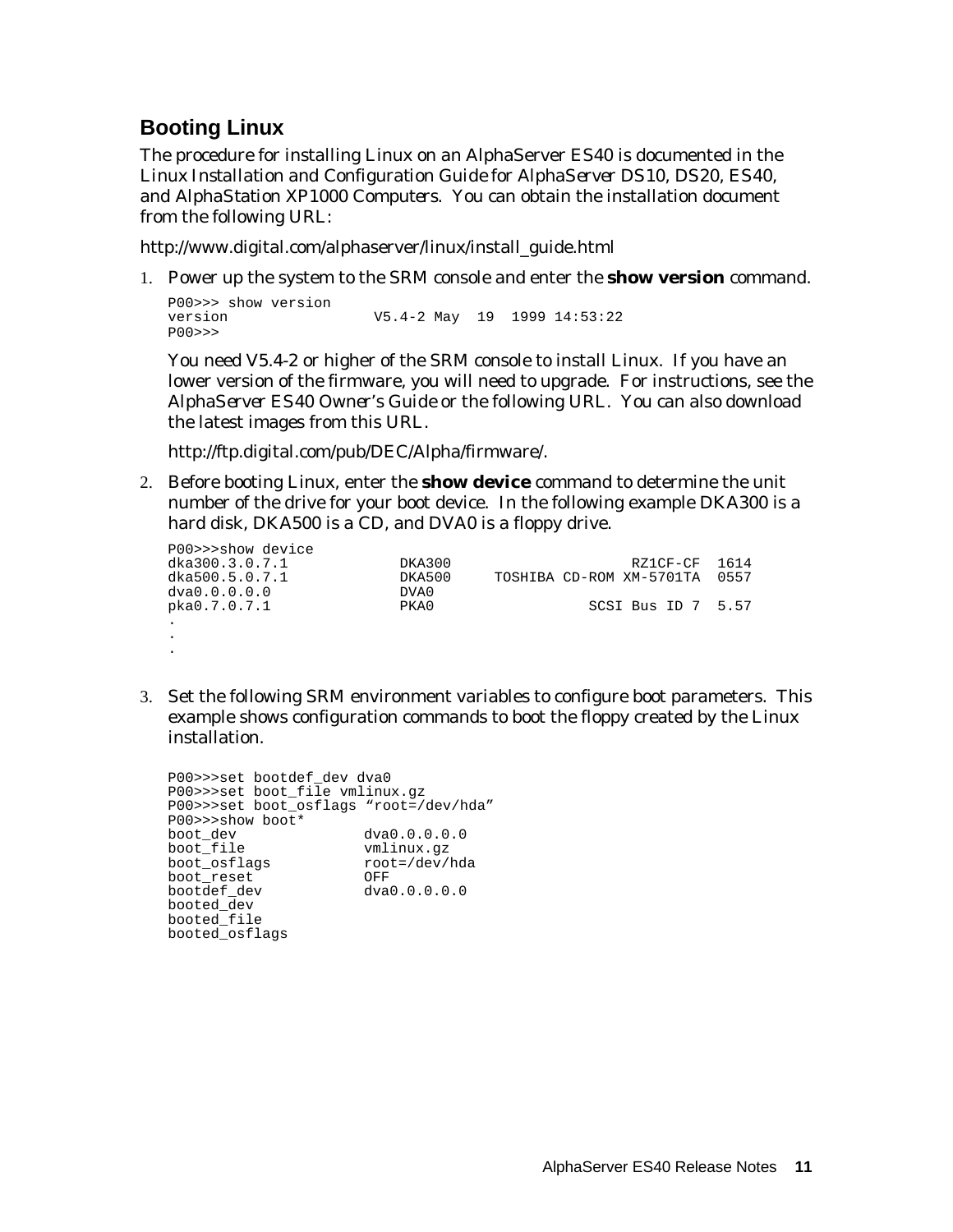#### 4. Insert the boot floppy and enter the **boot** command. The following example shows abbreviated **boot** output:

```
P00>>>b
(boot dkb0.0.0.3000.0 -file boot/vmlinux.gz -flags root=/dev/hda)
block 0 of dkb0.0.0.3000.0 is a valid boot block
reading 152 blocks from dkb0.0.0.3000.0
bootstrap code read in
base = 200000, image_start = 0, image_bytes = 13000initializing HWRPB at 2000
initializing page table at 3ff8e000
initializing machine state
setting affinity to the primary CPU
jumping to bootstrap code
Linux version 2.2.12 (jestabro@linux04.mro.dec.com) (gcc version egcs-
2.90.29 980515 (egcs-1.0.3 release)) #21 Fri Sep 10 16:55:01 EDT 1999
Booting on Tsunami variation Clipper using machine vector Clipper
Command line: root=/dev/hda bootdevice=scd0 bootfile=boot/vmlinux.gz
setup_smp: 2 CPUs probed, cpu_present_map 0x3, boot_cpu_id 0
Console: colour VGA+ 80x25
Calibrating delay loop... 996.15 BogoMIPS
Memory: 1033720k available
POSIX conformance testing by UNIFIX
Entering SMP Mode.
secondary_console_message: on 0 from 1 HALT_REASON 0x0 FLAGS 0x1ee
secondary_console_message: on 0 message is 'P01>>>START P01>>>'
smp_boot_cpus: Total of 2 Processors activated (1992.29 BogoMIPS).
start_secondary: commencing CPU 1 current fffffc003ffe0000
Alpha PCI BIOS32 revision 0.04
PCI: Probing PCI hardware
Linux NET4.0 for Linux 2.2
.
.
.
   General self-test: passed.
   Serial sub-system self-test: passed.
   Internal registers self-test: passed.
  ROM checksum self-test: passed (0x24c9f043)
.
.
.
Red Hat Linux release 6.0 (Hedwig)
Kernel 2.2.12 on an alpha
peng1 login:
```